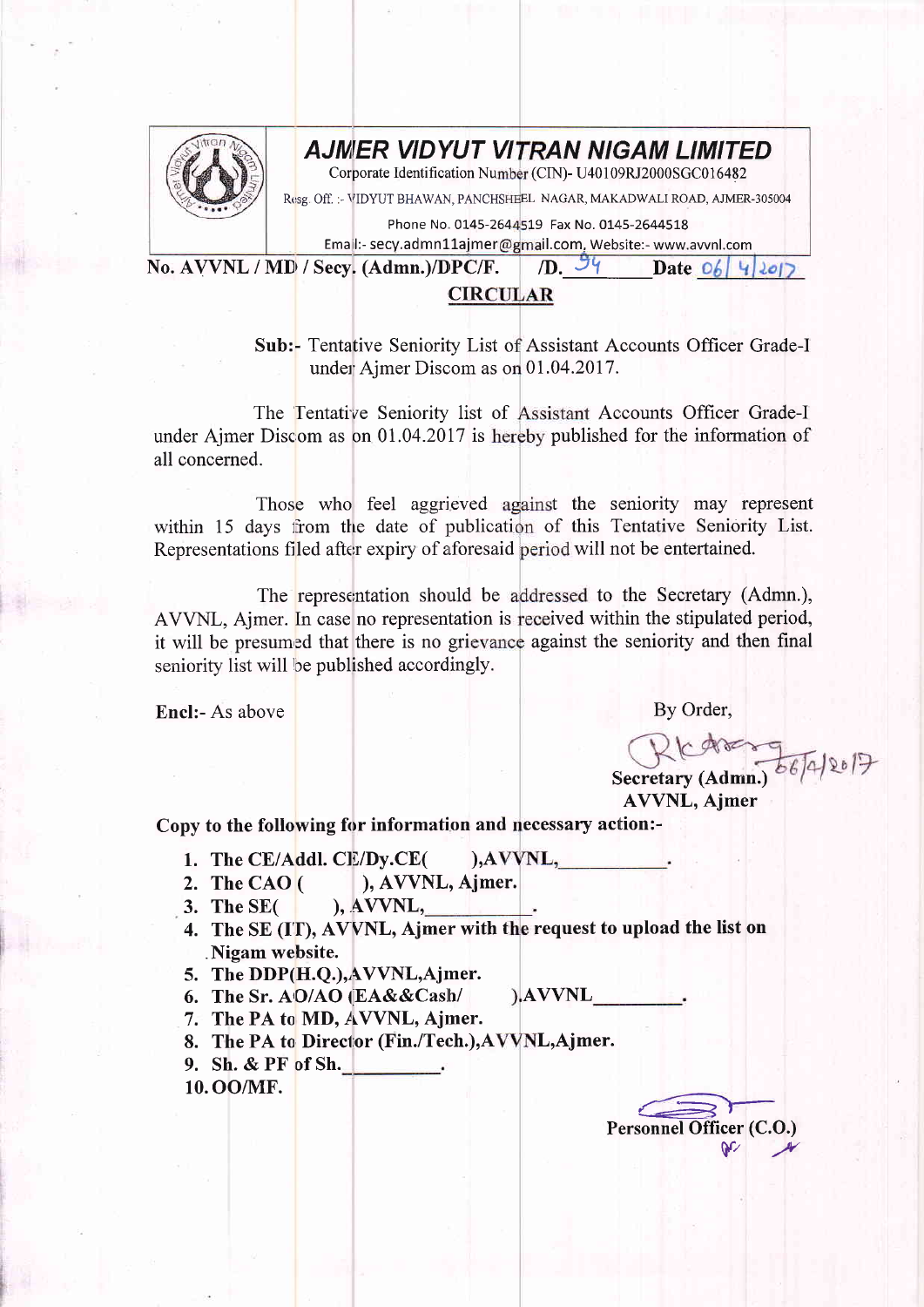AJMER VIDYUT VITRAN NIGAM LIMITED

Tentative Seniority List of Assistan Accounts Officers Grade-I under Ajmer Discom as on 01.04.2017

| Snr.<br>Χo.       | Name                                 | Categ       | Date of Birth | Order & Date Prom./Rectt.    | W.E.F.     | Remarks |
|-------------------|--------------------------------------|-------------|---------------|------------------------------|------------|---------|
|                   | Nathu Lal                            | <b>GEN</b>  | 04.06.1967    | Review DPC 2011-12           | 01.04.2011 |         |
| $\mathbf{\Omega}$ | Radhey Shyam Sharma S/o Laxmi Narain | GEN         | 15.03.1964    | Review DPC 2011-12           | 01.04.2011 |         |
| $\mathfrak{c}$    | Gajendra Chhitora                    | GEN         | 15.08.1970    | Review DPC 2011-12           | 01.04.2011 |         |
| 4                 | Mohd. Mobin Mansoori                 | <b>GEN</b>  | 15.06.1972    | Review DPC 2011-12           | 01.04.2011 |         |
| 5                 | Ashok Kumar Tiwari                   | <b>GEN</b>  | 14.08.1969    | Review DPC 2011-12           | 01.04.2011 |         |
| $\circ$           | Pratibha A tondan                    | SC          | 06.12.1974    | 2011-12<br><b>Review DPC</b> | 31.05.2011 |         |
| 7                 | Man Mohan Lal Meghwanasi             | $_{\rm SC}$ | 01.02.1958    | 2011-12<br><b>Review DPC</b> | 31.10.2011 |         |
| $\infty$          | Suresh Menariya                      | GEN         | 07.07.1968    | Re-Review DPC 2012-13        | 01.04.2012 |         |
| $\sigma$          | Srawan Kumar Regar                   | SC          | 21.02.1958    | Re-Review DPC 2012-13        | 01.04.2012 |         |
| $\overline{10}$   | S.P. Bansiwal                        | SC          | 15.08.1960    | Re-Review DPC 2012-13        | 01.04.2012 |         |
| $\Box$            | Sultan Singh                         | GEN         | 03.07.1959    | Re-Review DPC 2012-13        | 01.04.2012 |         |
| 12                | Bhagirat Mal                         | GEN         | 15.10.1959    | Re-Review DPC 2012-13        | 31.07.2012 |         |
| 13                | Kamlesh Kumari Meena                 | <b>ST</b>   | 04.03.1983    | Re-Review DPC 2012-13        | 31.12.2012 |         |
| $\overline{14}$   | Kuldeep Singh                        | SC          | 30.05.1961    | 2013-14<br>DPC               | 01.04.2013 |         |
| 15                | Gopal Narain                         | SC          | 10.07.1958    | DPC 2013-14                  | 01.04.2013 |         |
|                   |                                      |             |               |                              | દે         | 4       |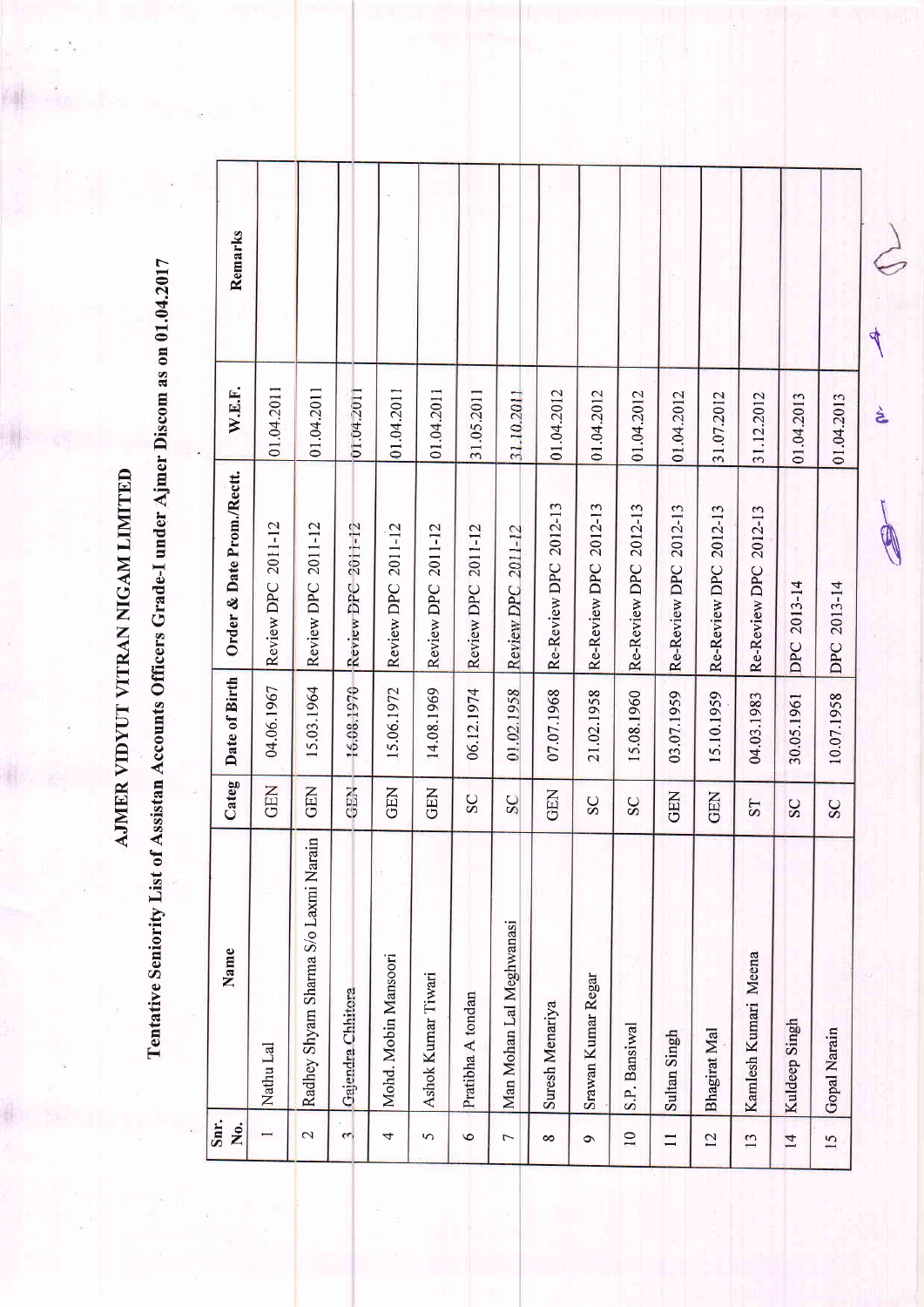| Snr.            |                      |            |               |                                         |            |         |
|-----------------|----------------------|------------|---------------|-----------------------------------------|------------|---------|
| Ż.              | Name                 | Categ      | Date of Birth | Order & Date Prom./Rectt.               | W.E.F.     | Remarks |
| 16              | Ram Ratan Salvi      | SC         | 20.09.1958    | DPC 2014-15<br>$\overline{\phantom{a}}$ | 01.04.2014 |         |
| 17              | Mahesh Chand Sharma  | GEN        | 15.06.1957    | DPC 2014-15                             | 01.04.2014 |         |
| 18              | Ram Dev Regar        | SC         | 05.06.1958    | 2014-15<br>DPC                          | 01.04.2014 |         |
| $\overline{19}$ | Lalu Ram             | SC         | 25.07.1959    | DPC 2015-16                             | 01.04.2015 |         |
| 20              | Banshidhar Jatoliya  | SC         | 14.07.1959    | DPC 2015-16                             | 01.04.2015 |         |
| $\overline{21}$ | Keena liwari         | <b>GEN</b> | 14.02.1983    | DPC 2015-16                             | 01.04.2015 |         |
| 22              | Ratan Joshi          | <b>GEN</b> | 08.07.1983    | DPC 2015-16                             | 01.04.2015 |         |
| 23              | Manish Kumar Shivani | <b>GEN</b> | 29.04.1977    | DPC 2015-16                             | 01.04.2015 |         |
| 24              | Sheetal Jain         | GEN        | 01.07.1983    | DPC 2015-16                             | 01.04.2015 |         |
| 25              | Harsha Soni          | GEN        | 21.10.1981    | DPC 2015-16                             | 01.04.2015 |         |
| 26              | Ajay Charan          | GEN        | 10.06.1985    | DPC 2015-16                             | 01.04.2015 |         |
| 27              | Dinesh Talor         | <b>GEN</b> | 11.05.1984    | DPC 2015-16                             | 01.04.2015 |         |
| 28              | Nitesh Paliwal       | GEN        | 15.08.1976    | DPC 2015-16                             | 01.08.2015 |         |
| 29              | Hem Lata Verma       | SC         | 16.02.1981    | DPC 2016-17                             | 01.04.2016 |         |
| 30              | Teena Chauhan        | SC         | 30.11.1980    | DPC 2016-17                             | 01.04.2016 |         |
| $\overline{31}$ | Norat Mal Bhadarwa   | SC         | 01.06.1959    | DPC 2016-17                             | 01.04.2016 |         |
| 32              | Ashok Gupta          | <b>GEN</b> | 24.07.1980    | DPC 2016-17                             | 01.04.2016 |         |
| 33              | Sewa Ram             | <b>GEN</b> | 01.12.1968    | DPC 2016-17                             | 01.04.2016 |         |
|                 |                      |            |               |                                         | ट्रे       | c<br>¢  |

ję.